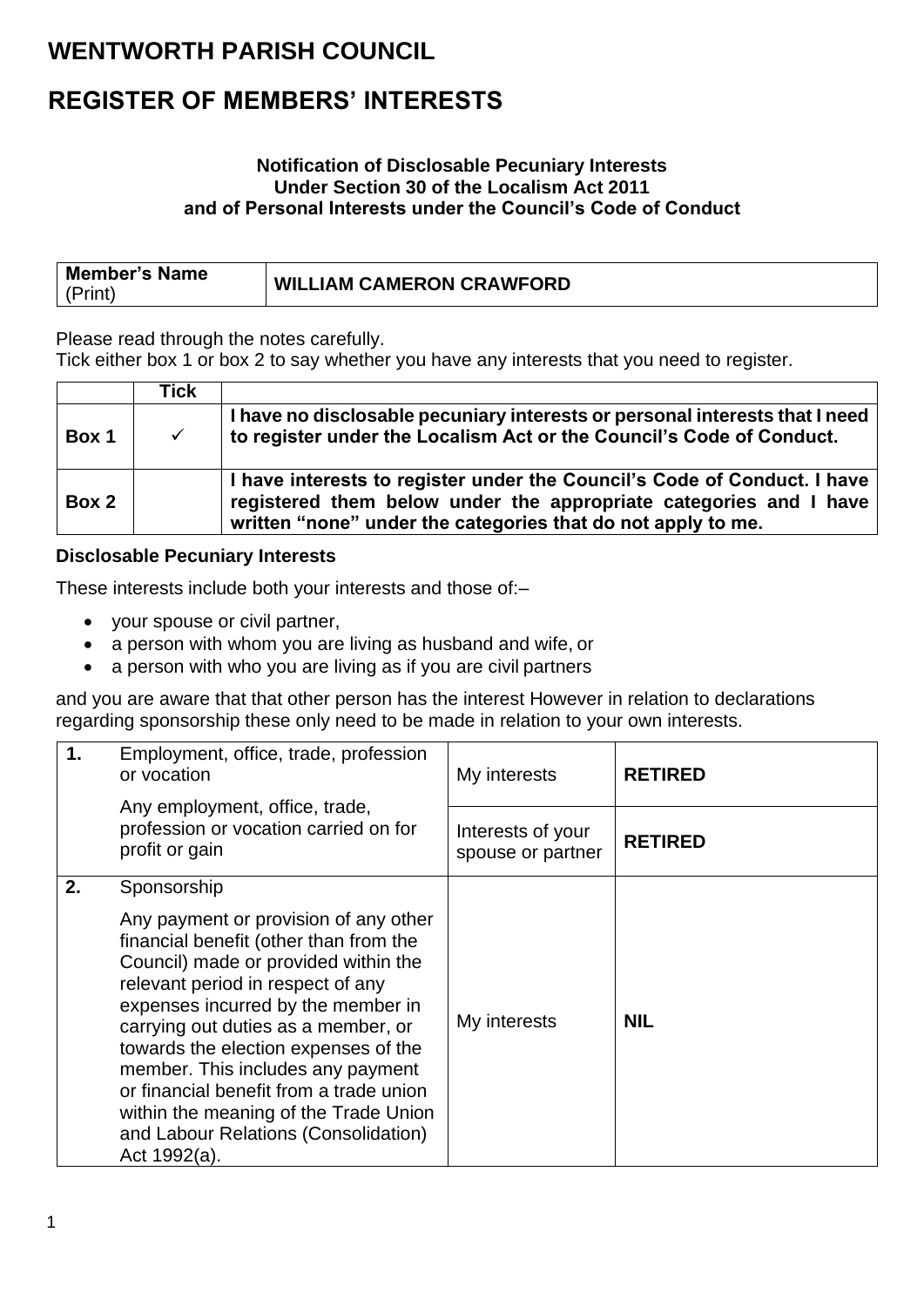# **WENTWORTH PARISH COUNCIL REGISTER OF MEMBERS' INTERESTS**

| 3. | Contracts                                                                                                                                                                                                                                                                                                                                   |                                        |                                                                            |
|----|---------------------------------------------------------------------------------------------------------------------------------------------------------------------------------------------------------------------------------------------------------------------------------------------------------------------------------------------|----------------------------------------|----------------------------------------------------------------------------|
|    | Any contract which is made between<br>the relevant person (or a body in<br>which the relevant person has a<br>beneficial interest) and the relevant                                                                                                                                                                                         | My interests                           | <b>NIL</b>                                                                 |
|    | Council<br>(a) under which goods or services are                                                                                                                                                                                                                                                                                            |                                        |                                                                            |
|    | to be provided or works are to be<br>executed; and                                                                                                                                                                                                                                                                                          | Interests of your<br>spouse or partner | <b>NIL</b>                                                                 |
|    | (b) which has not been fully<br>discharged.                                                                                                                                                                                                                                                                                                 |                                        |                                                                            |
| 4. | Land<br>Any beneficial interest in land which is                                                                                                                                                                                                                                                                                            | My interests                           | <b>115 Occupation Road</b><br><b>Harley</b><br>Rotherham<br><b>S62 7UR</b> |
|    | within the area of the relevant Council.                                                                                                                                                                                                                                                                                                    | Interests of your<br>spouse or partner | As above                                                                   |
| 5. | Licenses<br>Any licence (alone or jointly with<br>others) to occupy land in the area of<br>the Council for a month or longer                                                                                                                                                                                                                | My interests                           | <b>NIL</b>                                                                 |
|    |                                                                                                                                                                                                                                                                                                                                             | Interests of your<br>spouse or partner | <b>NIL</b>                                                                 |
| 6. | Corporate tenancies                                                                                                                                                                                                                                                                                                                         | My interests                           |                                                                            |
|    | Any tenancy where (to the member's<br>knowledge) -                                                                                                                                                                                                                                                                                          |                                        | <b>NIL</b>                                                                 |
|    | (a) the landlord is the Council; and                                                                                                                                                                                                                                                                                                        |                                        |                                                                            |
|    | (b) the tenant is a body in which the<br>relevant person has a beneficial<br>interest                                                                                                                                                                                                                                                       | Interests of your<br>spouse or partner | <b>NIL</b>                                                                 |
| 7. | <b>Securities</b>                                                                                                                                                                                                                                                                                                                           |                                        |                                                                            |
|    | Any beneficial interest in securities of<br>a body where:<br>(a) that body (to the member's<br>knowledge) has a place of business or<br>land in the area of the Council; and<br>either:<br>(b)<br>(i) the total nominal value of the<br>securities exceeds £25,000 or one                                                                   | My interests                           | <b>NIL</b>                                                                 |
|    | hundredth of the total issued share<br>capital of that body; or<br>(ii) if the share capital of that body is<br>of more than one class,<br>the total nominal value of the shares<br>of any one class in which the relevant<br>person has a beneficial interest<br>exceeds one hundredth of the total<br>issued share capital of that class. | Interests of your<br>spouse or partner | <b>NIL</b>                                                                 |